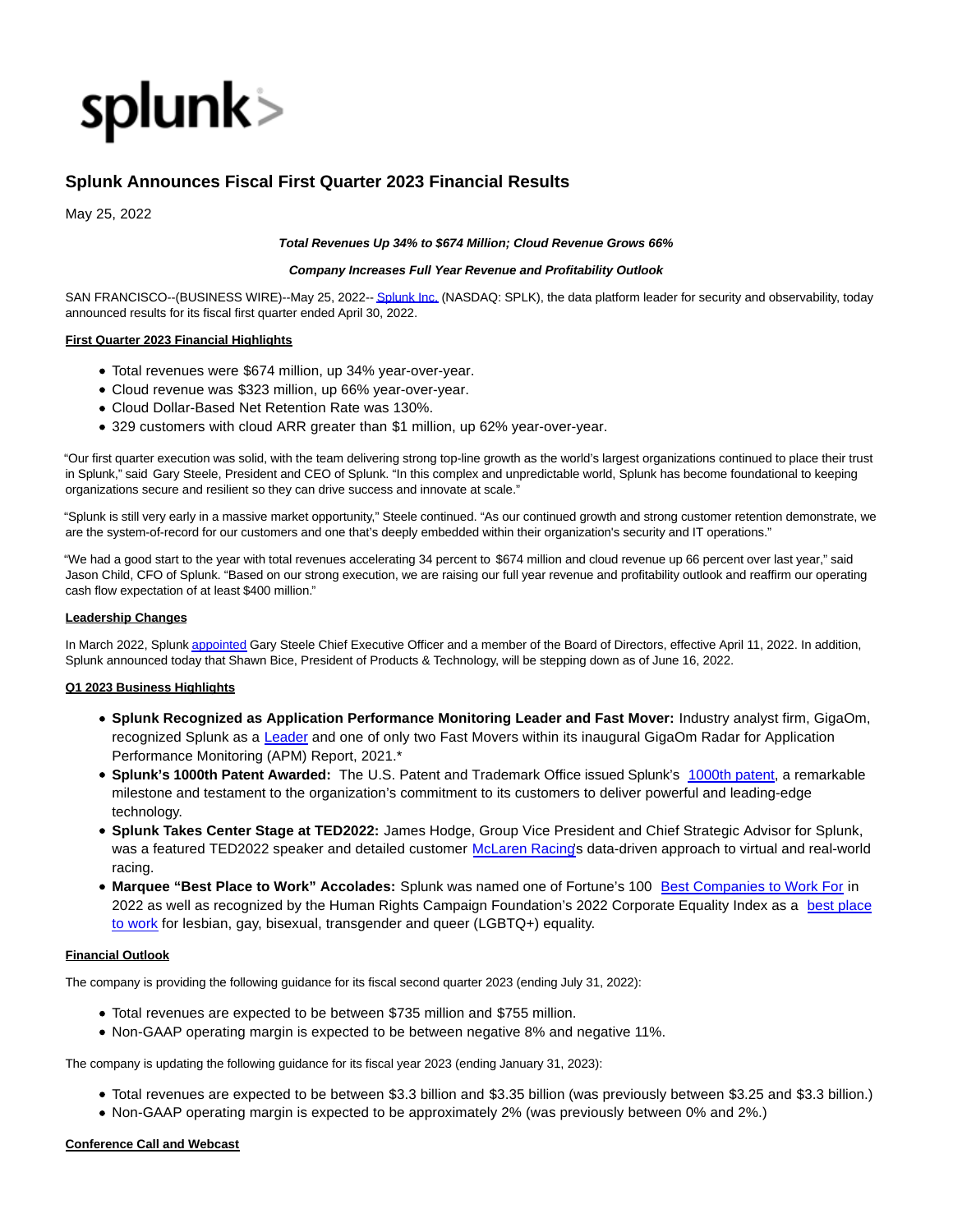Splunk's executive management team will host a conference call beginning at 1:30 p.m. PT (4:30 p.m. ET) to discuss financial results and business highlights. Interested parties may access the call by dialing (866) 501-1535 in the U.S. or (216) 672-5582 from international locations. A live audio webcast of the conference call will be available through Splunk's Investor Relations website at [http://investors.splunk.com/events-presentations.](https://cts.businesswire.com/ct/CT?id=smartlink&url=http%3A%2F%2Finvestors.splunk.com%2Fevents-presentations&esheet=52730956&newsitemid=20220525005746&lan=en-US&anchor=http%3A%2F%2Finvestors.splunk.com%2Fevents-presentations&index=8&md5=3858a213bab2153e13e2de19cb8c483e) A replay of the call will be available through June 1, 2022 by dialing (855) 859-2056 and referencing Conference ID 3122198.

### **Safe Harbor Statement**

This press release contains forward-looking statements that involve risks and uncertainties, including statements regarding Splunk's guidance for revenue and non-GAAP operating margin targets for the company's fiscal second quarter 2023 and revenue and non-GAAP operating margin for the company's fiscal year 2023; statements regarding our market opportunity, including trends in the pace of customer digital and cloud transformation; our global presence and trends in customer demand and engagement; the growth of our cloud business; the market for data-related products and the importance of data and our ability to leverage these trends; our strategy, technology and product innovation; expectations for our industry, business and products, such as our business model, customer demand and trust, our partner relationships, customer success and feedback, expanding use of Splunk by customers, and expected benefits and scale of our products. There are a significant number of factors that could cause actual results to differ materially from statements made in this press release, including: risks associated with Splunk's rapid growth, particularly outside of the United States; Splunk's inability to realize value from its significant investments in the company's business, including product and service innovations and through acquisitions; Splunk's shift from sales of licenses to sales of cloud services which impacts the timing of revenue and margins; a shift from generally invoicing multi-year contracts upfront to invoicing on an annual basis, which impacts cash collections; Splunk's transition to a multi-product software and services business; Splunk's inability to successfully integrate acquired businesses and technologies; Splunk's inability to service its debt obligations or other adverse effects related to the company's convertible notes; the emergence and impact of new COVID-19 variants and related public health measures on our business and the business of our customers, as well as the impact of new variants on the overall economic environment, including customer buying capacity, urgency and patterns; and general market, political, economic, business and competitive market conditions.

Additional information on potential factors that could affect Splunk's financial results is included in the company's Annual Report on Form 10-K for the fiscal year ended January 31, 2022, which is on file with the U.S. Securities and Exchange Commission ("SEC") and Splunk's other filings with the SEC. Splunk does not assume any obligation to update the forward-looking statements provided to reflect events that occur or circumstances that exist after the date on which they were made.

### **About Splunk Inc.**

Splunk Inc. (NASDAQ: SPLK) helps organizations around the world turn data into doing. Splunk technology is designed to investigate, monitor, analyze and act on data at any scale.

Splunk, Splunk>, Data-to-Everything, and Turn Data Into Doing are trademarks and registered trademarks of Splunk Inc. in the United States and other countries. All other brand names, product names, or trademarks belong to their respective owners. © 2022 Splunk Inc. All rights reserved.

\*GigaOm Radar for Application Performance Monitoring (APM), 2021, Ron Williams, December 2021

### **Splunk Inc. Condensed Consolidated Statements of Operations (In thousands, except per share amounts) (Unaudited)**

|                                          | Three Months Ended April 30, |            |  |  |  |  |
|------------------------------------------|------------------------------|------------|--|--|--|--|
|                                          | 2022                         | 2021       |  |  |  |  |
| Revenues                                 |                              |            |  |  |  |  |
| Cloud services                           | \$<br>322,929<br>\$          | 193,958    |  |  |  |  |
| License                                  | 185,811                      | 143,281    |  |  |  |  |
| Maintenance and services                 | 165,341                      | 164,812    |  |  |  |  |
| Total revenues                           | 674,081                      | 502,051    |  |  |  |  |
| Cost of revenues                         |                              |            |  |  |  |  |
| Cloud services                           | 119,521                      | 88,085     |  |  |  |  |
| License                                  | 1,463                        | 4,290      |  |  |  |  |
| Maintenance and services                 | 81,172                       | 79,531     |  |  |  |  |
| Total cost of revenues                   | 202,156                      | 171,906    |  |  |  |  |
| Gross profit                             | 471,925                      | 330,145    |  |  |  |  |
| Operating expenses                       |                              |            |  |  |  |  |
| Research and development                 | 255,691                      | 247,198    |  |  |  |  |
| Sales and marketing                      | 395,213                      | 356,108    |  |  |  |  |
| General and administrative               | 112,708                      | 162,186    |  |  |  |  |
| Total operating expenses                 | 763,612                      | 765,492    |  |  |  |  |
| Operating loss                           | (291, 687)                   | (435, 347) |  |  |  |  |
| Interest and other income (expense), net |                              |            |  |  |  |  |
| Interest income                          | 1,372                        | 379        |  |  |  |  |
| Interest expense                         | (10,663)                     | (33,590)   |  |  |  |  |
|                                          |                              |            |  |  |  |  |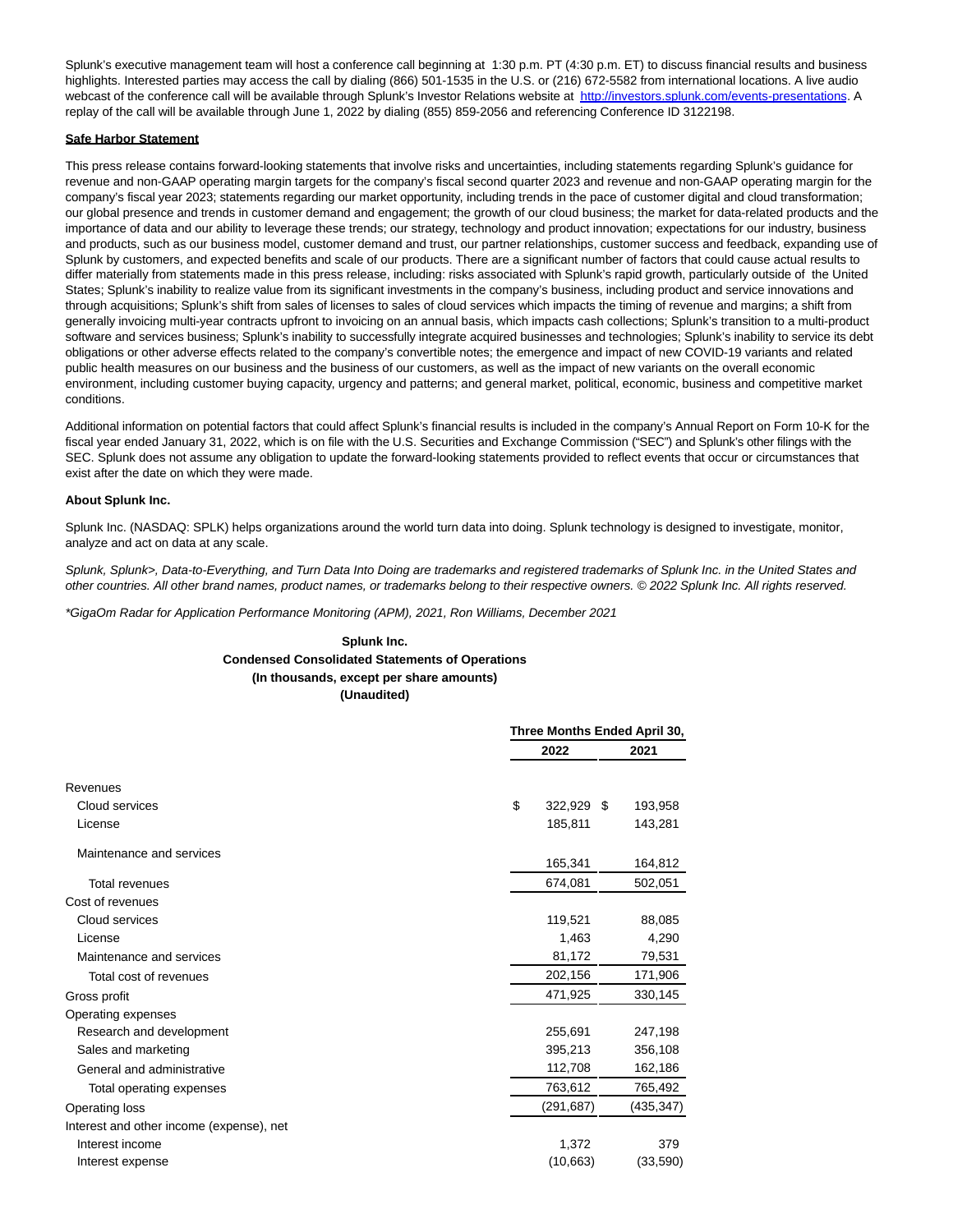| Other income (expense), net                                                    |   | 10           | (1,223)   |
|--------------------------------------------------------------------------------|---|--------------|-----------|
| Total interest and other income (expense), net                                 |   | (9,281)      | (34,434)  |
| Loss before income taxes                                                       |   | (300,968)    | (469,781) |
| Income tax provision                                                           |   | 3.354        | 1,220     |
| Net loss                                                                       | S | (304,322) \$ | (471,001) |
| Basic and diluted net loss per share                                           | S | $(1.90)$ \$  | (2.89)    |
|                                                                                |   |              |           |
| Weighted-average shares used in computing basic and diluted net loss per share |   | 160,339      | 163,169   |

## **Splunk Inc. Condensed Consolidated Balance Sheets (In thousands) (Unaudited)**

|                                             |                 | April 30, 2022 January 31, 2022 |
|---------------------------------------------|-----------------|---------------------------------|
| <b>Assets</b>                               |                 |                                 |
| <b>Current assets</b>                       |                 |                                 |
| Cash and cash equivalents                   | \$<br>814,010   | \$<br>1,428,691                 |
| Investments, current                        | 633,888         | 286,337                         |
| Accounts receivable, net                    | 725,652         | 1,306,666                       |
| Prepaid expenses and other current assets   | 176,364         | 152,871                         |
| Deferred commissions, current               | 103,528         | 102,322                         |
| Total current assets                        | 2,453,442       | 3,276,887                       |
| Investments, non-current                    | 382,933         | 46,431                          |
| Accounts receivable, non-current            | 180,758         | 242,689                         |
| Operating lease right-of-use assets         | 218,277         | 229,198                         |
| Property and equipment, net                 | 123,296         | 124,900                         |
| Intangible assets, net                      | 150,721         | 164,769                         |
| Goodwill                                    | 1,401,628       | 1,401,628                       |
| Deferred commissions, non-current           | 197,232         | 200,876                         |
| Other assets                                | 101,690         | 103,497                         |
| <b>Total assets</b>                         | \$<br>5,209,977 | \$<br>5,790,875                 |
| <b>Liabilities and Stockholders' Equity</b> |                 |                                 |
| <b>Current liabilities</b>                  |                 |                                 |
| Accounts payable                            | \$<br>19,719    | \$<br>59,206                    |
| Accrued compensation                        | 218,796         | 396,952                         |
| Accrued expenses and other liabilities      | 228,085         | 257,979                         |
| Deferred revenue, current                   | 1,223,053       | 1,384,605                       |
| <b>Total current liabilities</b>            | 1,689,653       | 2,098,742                       |
| Convertible senior notes, net               | 3,866,179       | 3,137,731                       |
| Operating lease liabilities                 | 214,245         | 225,556                         |
| Deferred revenue, non-current               | 82,657          | 86,584                          |
| Other liabilities, non-current              | 19,117          | 19,491                          |
| Total non-current liabilities               | 4,182,198       | 3,469,362                       |
| <b>Total liabilities</b>                    | 5,871,851       | 5,568,104                       |
| Stockholders' equity                        |                 |                                 |
| Common stock                                | 168             | 167                             |
| Accumulated other comprehensive loss        | (3,913)         | (1, 199)                        |
| Additional paid-in capital                  | 4,155,066       | 5,032,351                       |
| <b>Treasury stock</b>                       | (1,000,000)     | (1,000,000)                     |
| <b>Accumulated deficit</b>                  | (3,813,195)     | (3,808,548)                     |
| Total stockholders' equity                  | (661, 874)      | 222,771                         |
| Total liabilities and stockholders' equity  | \$<br>5,209,977 | \$<br>5,790,875                 |

**Splunk Inc. Condensed Consolidated Statements of Cash Flows (In thousands) (Unaudited)**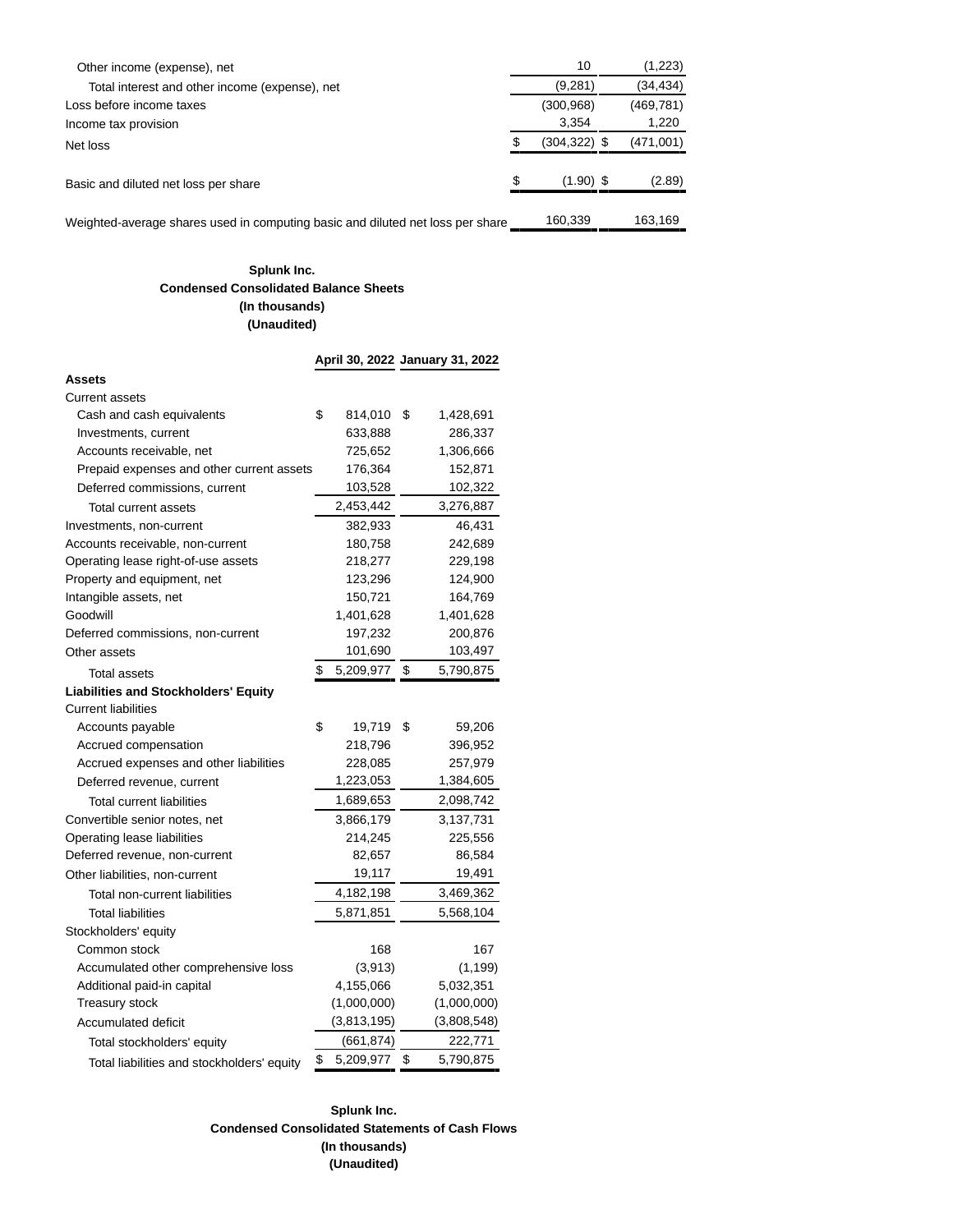|                                                                                 | Three Months Ended April 30, |                 |    |            |  |  |
|---------------------------------------------------------------------------------|------------------------------|-----------------|----|------------|--|--|
|                                                                                 |                              | 2022            |    | 2021       |  |  |
| Cash flows from operating activities                                            |                              |                 |    |            |  |  |
| Net loss                                                                        | \$                           | $(304, 322)$ \$ |    | (471,001)  |  |  |
| Adjustments to reconcile net loss to net cash provided by operating activities: |                              |                 |    |            |  |  |
| Depreciation and amortization                                                   |                              | 23,321          |    | 25,796     |  |  |
| Amortization of deferred commissions                                            |                              | 26,989          |    | 42,314     |  |  |
| Amortization of investment premiums (accretion of discounts), net               |                              | 282             |    | 50         |  |  |
| Gain on strategic investments, net                                              |                              | (91)            |    |            |  |  |
| Amortization of debt discount and issuance costs                                |                              | 1,513           |    | 26,558     |  |  |
| Loss on lease termination                                                       |                              |                 |    | 52,524     |  |  |
| Non-cash operating lease costs                                                  |                              | (1,833)         |    | 2,136      |  |  |
| Stock-based compensation                                                        |                              | 213,665         |    | 182,417    |  |  |
| Deferred income taxes                                                           |                              | (648)           |    | (1, 129)   |  |  |
| Changes in operating assets and liabilities:                                    |                              |                 |    |            |  |  |
| Accounts receivable, net                                                        |                              | 642,945         |    | 494,346    |  |  |
| Prepaid expenses and other assets                                               |                              | (21, 019)       |    | (98, 169)  |  |  |
| Deferred commissions                                                            |                              | (24, 551)       |    | (29, 565)  |  |  |
| Accounts payable                                                                |                              | (39, 487)       |    | 22,838     |  |  |
| Accrued compensation                                                            |                              | (178, 156)      |    | (54, 077)  |  |  |
| Accrued expenses and other liabilities                                          |                              | (29, 782)       |    | 6,422      |  |  |
| Deferred revenue                                                                |                              | (165, 479)      |    | (130, 800) |  |  |
| Net cash provided by operating activities                                       |                              | 143,347         |    | 70,660     |  |  |
| Cash flows from investing activities                                            |                              |                 |    |            |  |  |
| Purchases of property and equipment                                             |                              | (3, 192)        |    | (853)      |  |  |
| Capitalized software development costs                                          |                              | (2, 428)        |    | (3,066)    |  |  |
| Purchases of marketable securities                                              |                              | (780, 755)      |    | (20, 221)  |  |  |
| Maturities of marketable securities                                             |                              | 99,090          |    | 87,766     |  |  |
| Purchases of strategic investments                                              |                              | (5,799)         |    |            |  |  |
| Other investment activities                                                     |                              | 500             |    | 125        |  |  |
| Net cash (used in) provided by investing activities                             |                              | (692, 584)      |    | 63,751     |  |  |
| Cash flows from financing activities                                            |                              |                 |    |            |  |  |
| Proceeds from the exercise of stock options                                     |                              | 950             |    | 538        |  |  |
| Taxes paid related to net share settlement of equity awards                     |                              | (66, 394)       |    | (60, 815)  |  |  |
| Net cash used in financing activities                                           |                              | (65, 444)       |    | (60, 277)  |  |  |
| Net (decrease) increase in cash and cash equivalents                            |                              | (614, 681)      |    | 74,134     |  |  |
| Cash and cash equivalents at beginning of period                                |                              | 1,428,691       |    | 1,771,064  |  |  |
| Cash and cash equivalents at end of period                                      | \$                           | 814,010         | \$ | 1,845,198  |  |  |

#### **Splunk Inc. Operating Metrics**

**Three Months Ended April 30,**

Total Annual Recurring Revenue ("Total ARR") represents the annualized revenue run-rate of active cloud services, term license and maintenance contracts at the end of a reporting period. Cloud Annual Recurring Revenue ("Cloud ARR") represents the annualized revenue run-rate of active cloud services contracts at the end of a reporting period. Each contract is annualized by dividing the contract value by the number of days in the contract term and then multiplying by 365.

### **Non-GAAP Financial Measures and Reconciliations**

To supplement Splunk's condensed consolidated financial statements, which are prepared and presented in accordance with generally accepted accounting principles in the United States ("GAAP"), Splunk provides investors with the following non-GAAP financial measures: cloud services cost of revenues, cloud services gross margin, cost of revenues, gross margin, research and development expense, sales and marketing expense, general and administrative expense, operating income (loss), operating margin, income tax provision (benefit), net income (loss), net income (loss) per share and free cash flow (collectively the "non-GAAP financial measures"). These non-GAAP financial measures exclude all or a combination of the following (as reflected in the following reconciliation tables): expenses related to stock-based compensation and related employer payroll tax, amortization of intangible assets, adjustments related to facility exits, capitalized software development costs, non-cash interest expense related to convertible senior notes and a gain on strategic investments. The non-GAAP financial measures are also adjusted for Splunk's current and deferred tax rate on non-GAAP income (loss). Splunk uses a long-term projected non-GAAP tax rate to provide consistency across interim reporting periods. We base our rate on non-GAAP financial projections. In determining our tax rate, we exclude the impact of nonrecurring items, and we make assumptions including those about tax legislation and our tax positions. We applied a 20% non-GAAP tax rate to the three months ended April 30, 2022 and 2021. In addition, non-GAAP financial measures include free cash flow, which represents operating cash flow less purchases of property and equipment and capitalized software development costs. Splunk considers free cash flow to be a liquidity measure that provides useful information to management and investors about the amount of cash generated or used by the business.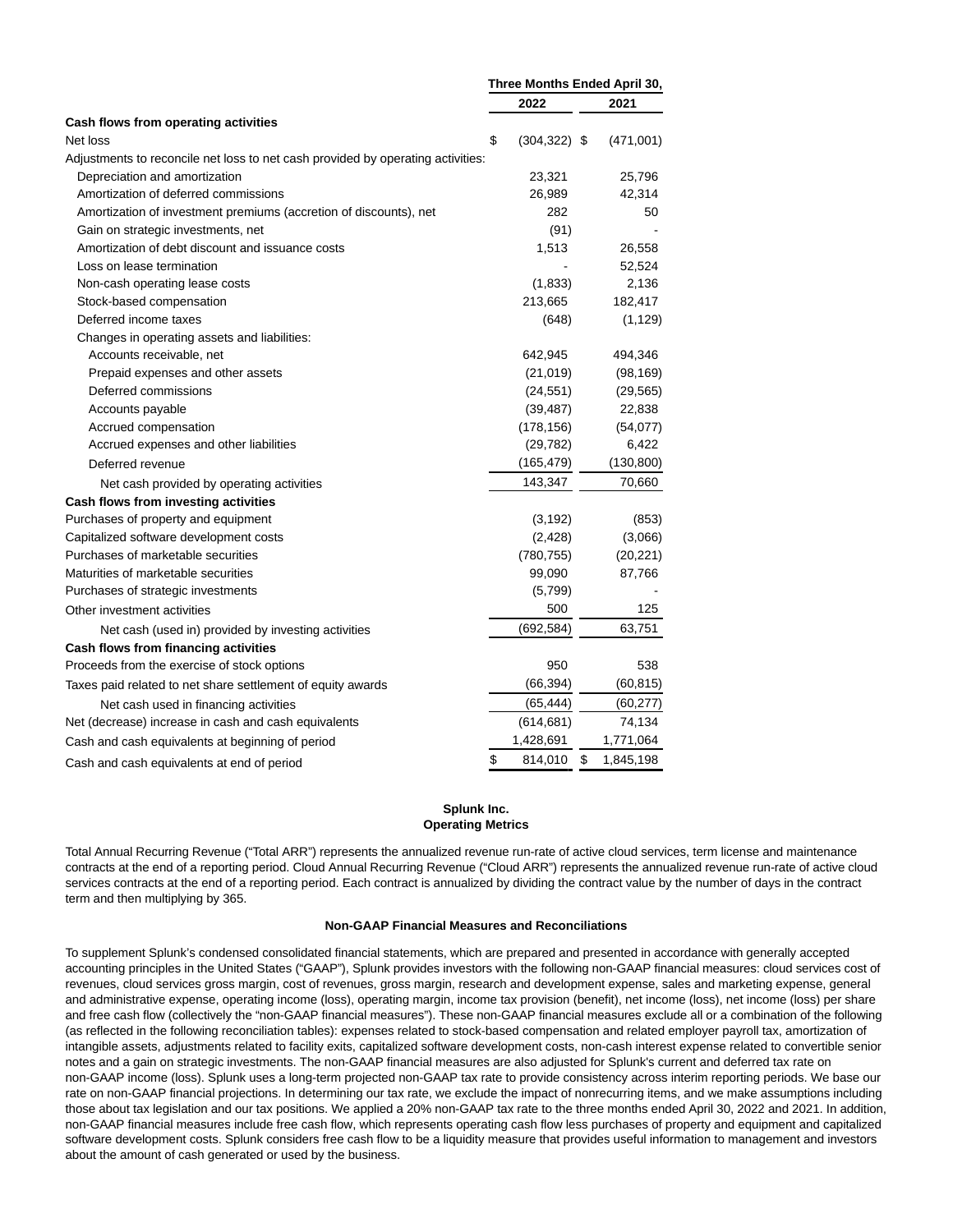Splunk excludes stock-based compensation expense because it is non-cash in nature and excluding this expense provides meaningful supplemental information regarding Splunk's operational performance and allows investors the ability to make more meaningful comparisons between Splunk's operating results and those of other companies. Splunk excludes employer payroll tax expense related to employee stock plans in order for investors to see the full effect that excluding that stock-based compensation expense had on Splunk's operating results. These expenses are tied to the exercise or vesting of underlying equity awards and the price of Splunk's common stock at the time of vesting or exercise, which may vary from period to period independent of the operating performance of Splunk's business. Splunk also excludes amortization of intangible assets, adjustments related to facility exits, capitalized software development costs, non-cash interest expense related to convertible senior notes and a gain on strategic investments from the applicable non-GAAP financial measures because these adjustments are considered by management to be outside of Splunk's core operating results. A reconciliation of non-GAAP guidance measures to corresponding GAAP guidance measures is not available on a forwardlooking basis without unreasonable effort due to the uncertainty regarding, and the potential variability of, expenses that may be incurred in the future. Stock-based compensation-related charges, including related employer payroll tax-related items, are impacted by the timing of employee stock transactions, the future fair market value of our common stock, and our future hiring and retention needs, all of which are difficult to predict and subject to constant change. We have provided a reconciliation of GAAP to non-GAAP financial measures in the financial statement tables for our historical non-GAAP financial results included in this release.

There are limitations in using non-GAAP financial measures because the non-GAAP financial measures are not prepared in accordance with GAAP, may be different from non-GAAP financial measures used by Splunk's competitors and exclude expenses that may have a material impact upon Splunk's reported financial results. Further, stock-based compensation expense has been and will continue to be, for the foreseeable future, a significant recurring expense in Splunk's business and an important part of the compensation provided to Splunk's employees. The presentation of the non-GAAP financial measures is not intended to be considered in isolation or as a substitute for, or superior to, the financial information prepared and presented in accordance with GAAP. Splunk uses these non-GAAP financial measures for financial and operational decision-making purposes and as a means to evaluate period-to-period comparisons. Splunk believes that these non-GAAP financial measures provide useful information about Splunk's operating results, enhance the overall understanding of past financial performance and future prospects and allow for greater transparency with respect to key metrics used by management in its financial and operational decision making. In addition, these non-GAAP financial measures facilitate comparisons to competitors' operating results. The non-GAAP financial measures are meant to supplement and be viewed in conjunction with GAAP financial measures.

The following tables reconcile Splunk's GAAP results to Splunk's non-GAAP results included in this press release.

### **Splunk Inc. Reconciliation of GAAP to Non-GAAP Financial Measures (In thousands, except per share data) (Unaudited)**

#### **Reconciliation of Cash Provided By Operating Activities to Free Cash Flow**

|                                                                   | Three Months Ended April 30, |           |      |           |  |  |  |  |  |
|-------------------------------------------------------------------|------------------------------|-----------|------|-----------|--|--|--|--|--|
|                                                                   |                              | 2022      |      | 2021      |  |  |  |  |  |
| Net cash provided by operating activities                         | S                            | 143.347   | S    | 70,660    |  |  |  |  |  |
| Less purchases of property and equipment                          |                              | (3, 192)  |      | (853)     |  |  |  |  |  |
| Less capitalized software development costs                       |                              | (2, 428)  |      | (3,066)   |  |  |  |  |  |
| Free cash flow (non-GAAP)                                         |                              | 137,727   | \$.  | 66.741    |  |  |  |  |  |
| Net cash (used in) provided by investing activities $\sqrt[5]{ }$ |                              | (692,584) | - \$ | 63,751    |  |  |  |  |  |
| Net cash used in financing activities                             |                              | (65,444   | - \$ | (60, 277) |  |  |  |  |  |

### **Reconciliation of GAAP to Non-GAAP Financial Measures**

#### **Three Months Ended April 30, 2022**

|                        | <b>GAAP</b> | Stock-based<br>compensation<br>and<br>related<br>employer<br>payroll tax | <b>Amortization</b><br>of<br>intangible<br>assets | <b>Capitalized</b><br>software<br>development<br>costs | Non-cash<br>interest<br>expense related<br>to<br>convertible<br>senior notes | Gain on<br>strategic<br>investments,<br>net | Income tax<br>adjustment<br>(2) |                | <b>Non-GAAP</b> |
|------------------------|-------------|--------------------------------------------------------------------------|---------------------------------------------------|--------------------------------------------------------|------------------------------------------------------------------------------|---------------------------------------------|---------------------------------|----------------|-----------------|
| Cloud services cost of |             |                                                                          |                                                   |                                                        |                                                                              |                                             |                                 |                |                 |
| revenues               | \$119,521   | \$<br>(5,010)                                                            | \$<br>(7,578)                                     | \$<br>(2, 442)                                         | \$                                                                           | \$                                          | \$                              | $\sim$         | \$104,491       |
| Cloud services gross   |             |                                                                          |                                                   |                                                        |                                                                              |                                             |                                 |                |                 |
| margin                 | 63.0 %      | 1.6%                                                                     | 2.2%                                              | 0.8%                                                   | $-$ %                                                                        | $-$ %                                       |                                 | $-$ %          | 67.6 %          |
| Cost of revenues       | 202,156     | (20, 428)                                                                | (8,807)                                           | (2, 442)                                               | $\overline{\phantom{0}}$                                                     |                                             |                                 | ٠              | 170,479         |
| Gross margin           | 70.0 %      | 3.0%                                                                     | 1.3%                                              | 0.4%                                                   | $-$ %                                                                        | $-$ %                                       |                                 | $-$ %          | 74.7 %          |
| Research and           |             |                                                                          |                                                   |                                                        |                                                                              |                                             |                                 |                |                 |
| development            | 255,691     | (87, 504)                                                                |                                                   | 2,428                                                  |                                                                              |                                             |                                 | $\blacksquare$ | 170,615         |
| Sales and marketing    | 395,213     | (75, 047)                                                                | (5, 242)                                          |                                                        |                                                                              |                                             |                                 | $\blacksquare$ | 314,924         |
| General and            |             |                                                                          |                                                   |                                                        |                                                                              |                                             |                                 |                |                 |
| administrative         | 112,708     | (37, 395)                                                                |                                                   |                                                        |                                                                              |                                             |                                 | ٠              | 75,313          |
| Operating loss         | (291, 687)  | 220,374                                                                  | 14,049                                            | 14                                                     | ۰.                                                                           | ۰                                           |                                 | $\sim$         | (57, 250)       |
| Operating margin       | $(43.3)\%$  | 32.7%                                                                    | 2.1%                                              | $-$ %                                                  | $-$ %                                                                        | $-$ %                                       |                                 | $-$ %          | $(8.5)\%$       |